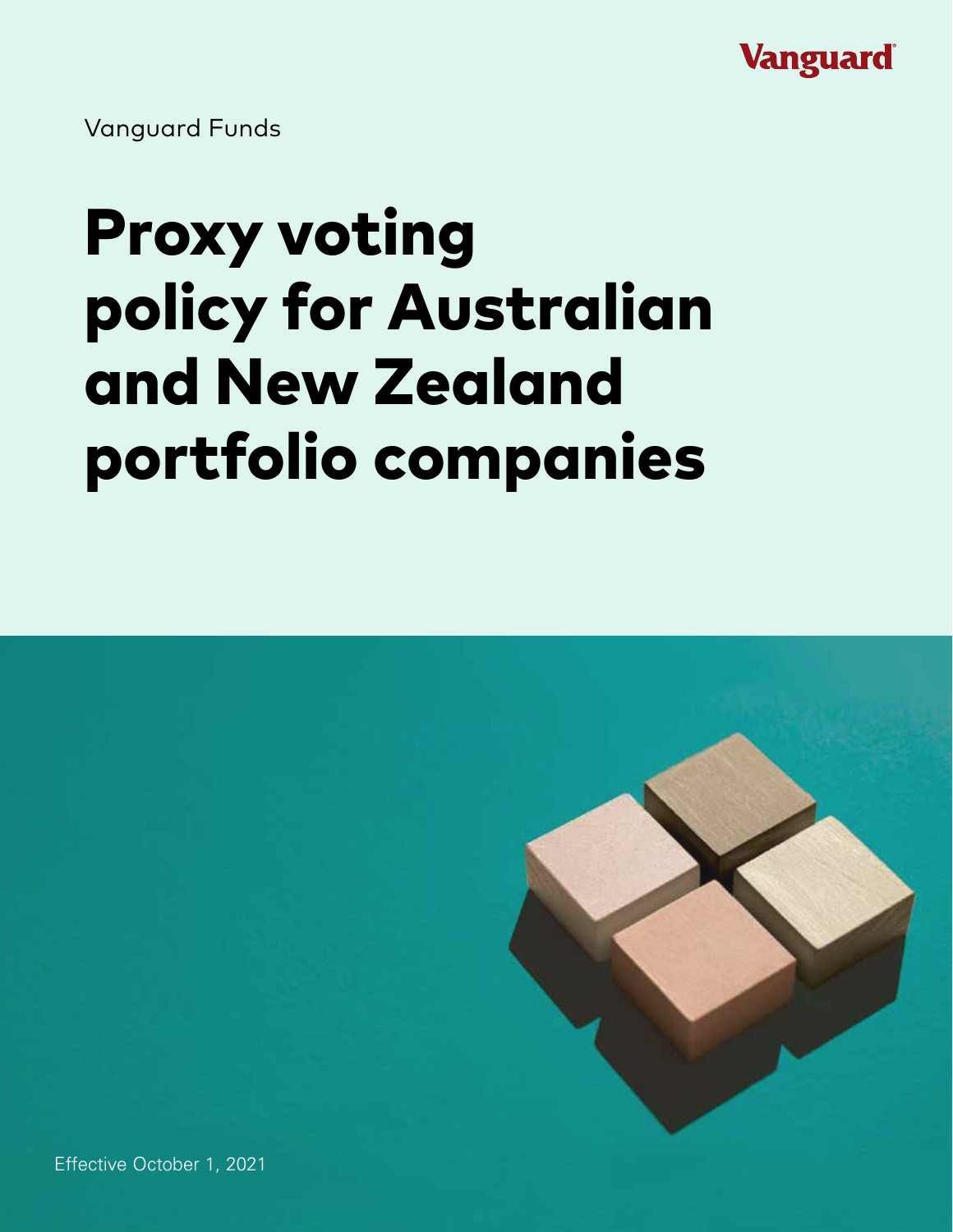# **Table of contents**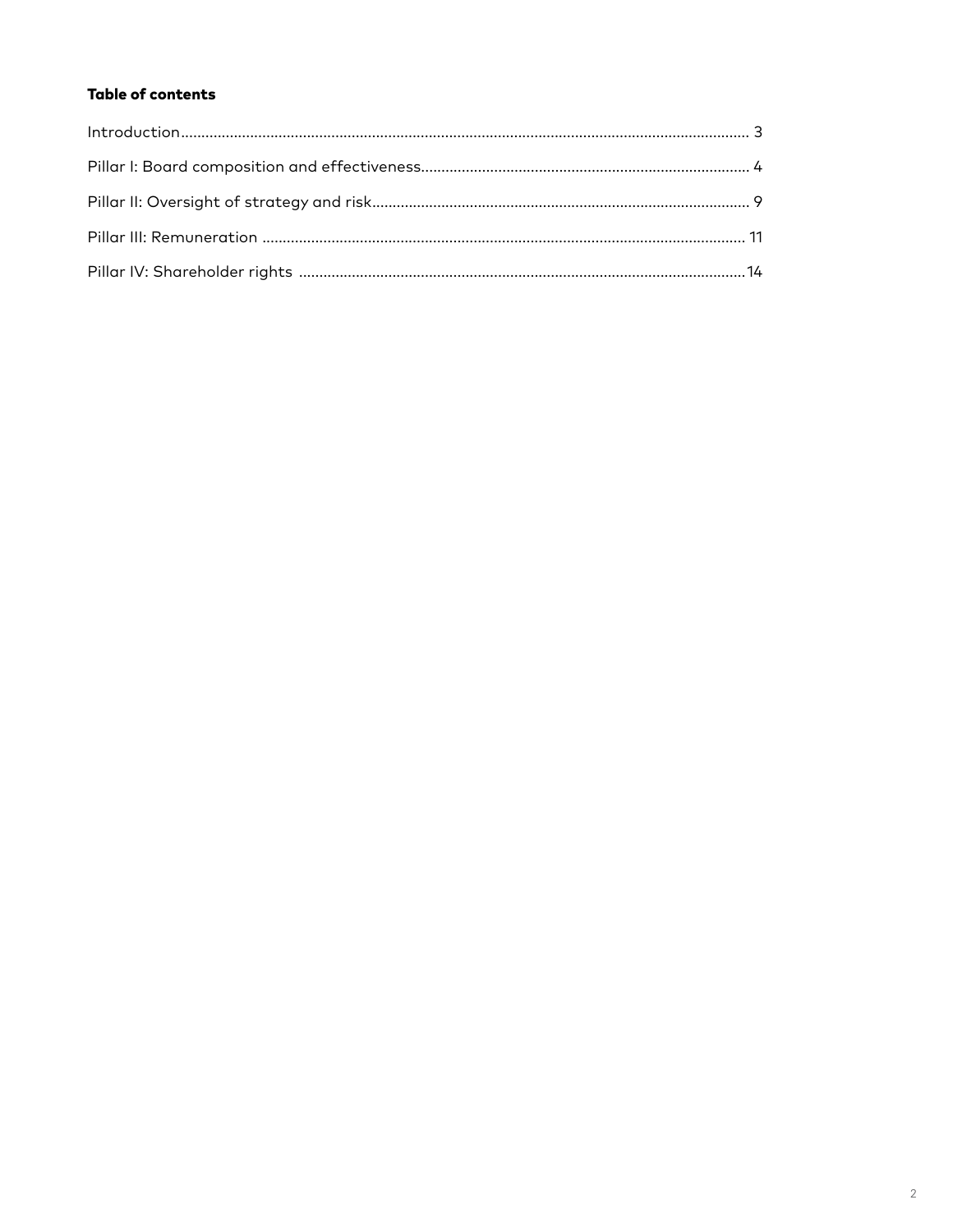# Introduction

The information below, organised according to the Vanguard Investment Stewardship's four pillars, is the voting policy for companies domiciled in Australia and New Zealand and details the general positions of the funds advised by Vanguard<sup>1</sup> (the "funds") on recurring proxy proposals.

It is important to note that the following positions will be applied to the particular facts and circumstances of individual proposals in the best interests of each fund and its shareholders.

Companies should abide by the relevant local laws and regulations of the market in which they are listed and follow any applicable local corporate governance codes and best practices. These local corporate governance codes form the basis of the funds' country-specific guidelines. However, they may differ and, in some cases, require a higher level of governance best practice than the local corporate governance code.

**"If not, why not" in Australia and "comply or explain" in New Zealand.** Local practice in Australia and New Zealand allows companies to deviate from recommended corporate governance practices so long as they provide an explanation for the deviation. Vanguard supports this underlying principle of corporate governance best practice. We expect companies to "explain" any deviations from recommended governance practices, including providing an explanation of what they do instead of the recommended practice and why their alternative approach and/or processes are in the best interests of shareholders.

**Multi-jurisdictional companies.** When a company is listed on multiple exchanges or incorporated in a country different from where it is listed, the company should follow the applicable laws and listing rules of the market(s) in which it has its primary listing, as well as apply any local corporate governance codes. If a company deviates from any market standards or local corporate governance codes, it should explain the reasons for such deviations.

**Case-by-case votes.** Certain proposals that necessitate a facts-and-circumstances analysis based upon a more expansive set of factors will generally be voted on a case-by-case basis in the best interests of each fund, consistent with its investment objective. The voting policy for these case-by-case items sets forth the general framework for this analysis. Proposals for which specific guidelines are not defined will likewise typically be voted on a case-by-case basis in the best interests of each fund, consistent with the principles articulated in this policy and each fund's investment objective.

1 This voting policy details the general positions of the funds for each portfolio advised by Vanguard, including Vanguard index funds and ETFs and the fund assets managed by Vanguard Quantitative Equity Group. The board of trustees for each of the US mutual funds advised by Vanguard retains proxy voting authority.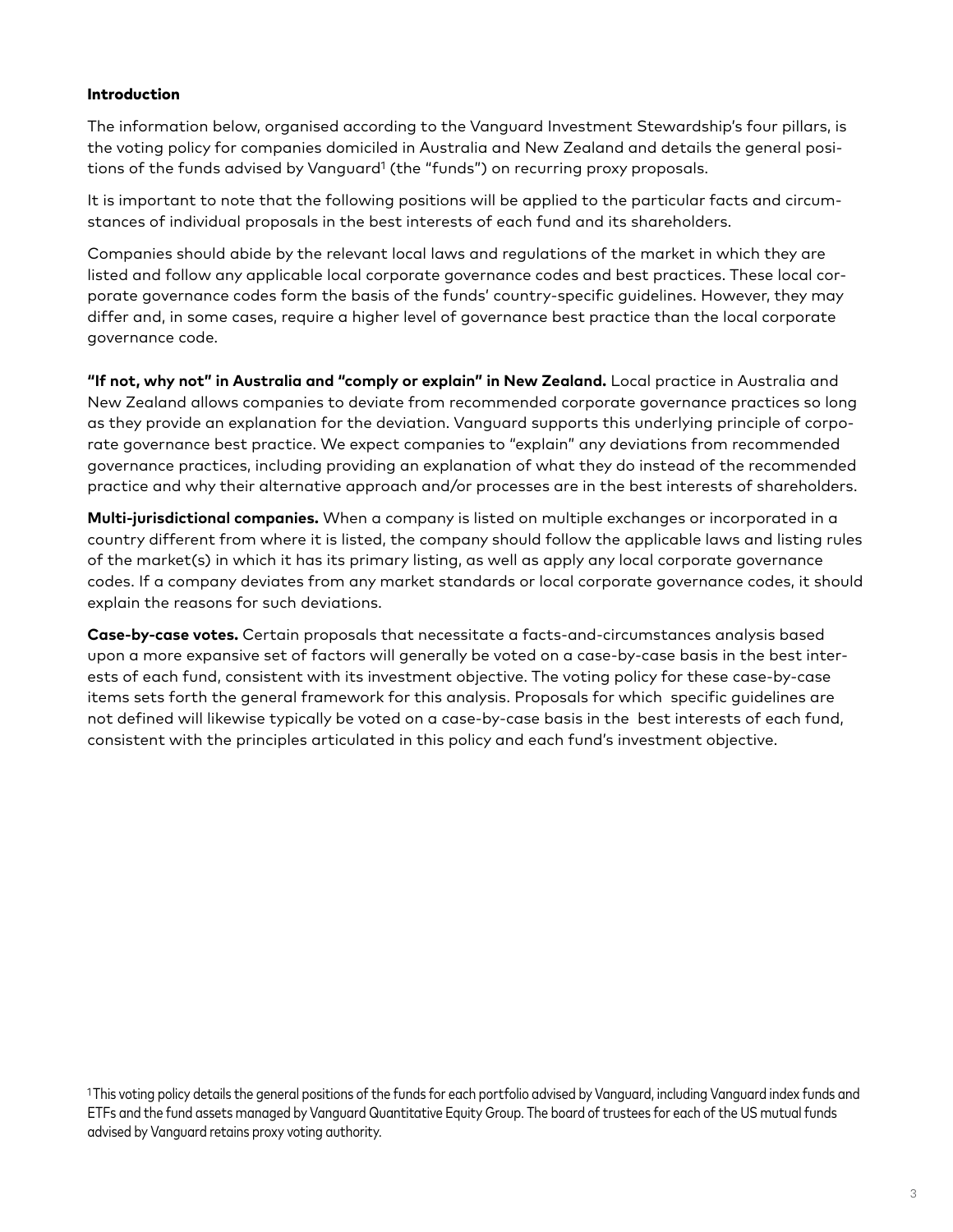#### Pillar I: Board composition and effectiveness

A fund's primary interest is to ensure that the individuals who represent the interests of all shareholders are independent, committed, capable, diverse and appropriately experienced. Diversity of thought, background and experience, as well as of personal characteristics (such as gender, race and age), meaningfully contributes to a board's ability to serve as effective, engaged stewards of shareholders' interests.

#### **Board independence**

A fund will generally vote against the nominating committee and all nonindependent, nonexecutive board members of a company if that company does not maintain a majority independent board. In the second year that a board is not majority independent, the fund may vote against all board members up for reelection.

A fund will generally vote against the nominating committee and nonindependent, nonexecutive directors if the board of a "non-widely held company" and/or a "controlled company" does not maintain a level of board independence proportionate to, and reflective of, the ownership structure. In the second year, a fund may hold all board members up for re-election accountable.

In addition, when analysing the overall level of board independence, only board members who are elected by shareholders will be taken into account.

Outlined below are common factors which can impact independence:

- *Current and former employees.* Directors who are current or former employees (other than chief executive officer) may be considered independent five years after they terminate their employment relationship.
- *Former CEOs.* Former CEOs will generally never be considered independent, unless they held only an "interim" CEO position for less than 18 months. An interim CEO who held the temporary position for 18 months or less may be considered independent three years after leaving the interim CEO position.
- *Cross-directorships and CEO interlocks.* Any directors who hold cross-directorships or have significant links with other directors through involvement in other companies or bodies will generally not be considered independent. In addition, CEOs who sit on one another's boards will generally not be considered independent.
- *Shareholder representatives.* Representatives of shareholders will generally not be considered independent.
- *Business connections*. Any director nominee who has had within the last year a material business relationship with the company – either directly or as a partner, shareholder, director or senior employee of a body that has such a relationship with the company – will generally not be considered independent.
- *Familial relationship and other personal relationships.* Any director who has close family ties with any of the company's advisers, directors or senior employees will generally not be considered independent.
- *Performance-related pay.* Any director who participates in a performance-related pay scheme will generally not be considered independent.
- *Tenure.* Excessive tenure of a director (that is, tenure that exceeds local market best practice, where applicable) can potentially impact independence, especially in a scenario where a board is not majority independent. However, excessive tenure exclusively may not result in a director being considered nonindependent.
- *Other factors.* If it is determined, through engagement or research, that director independence has been compromised, that director may not be considered independent.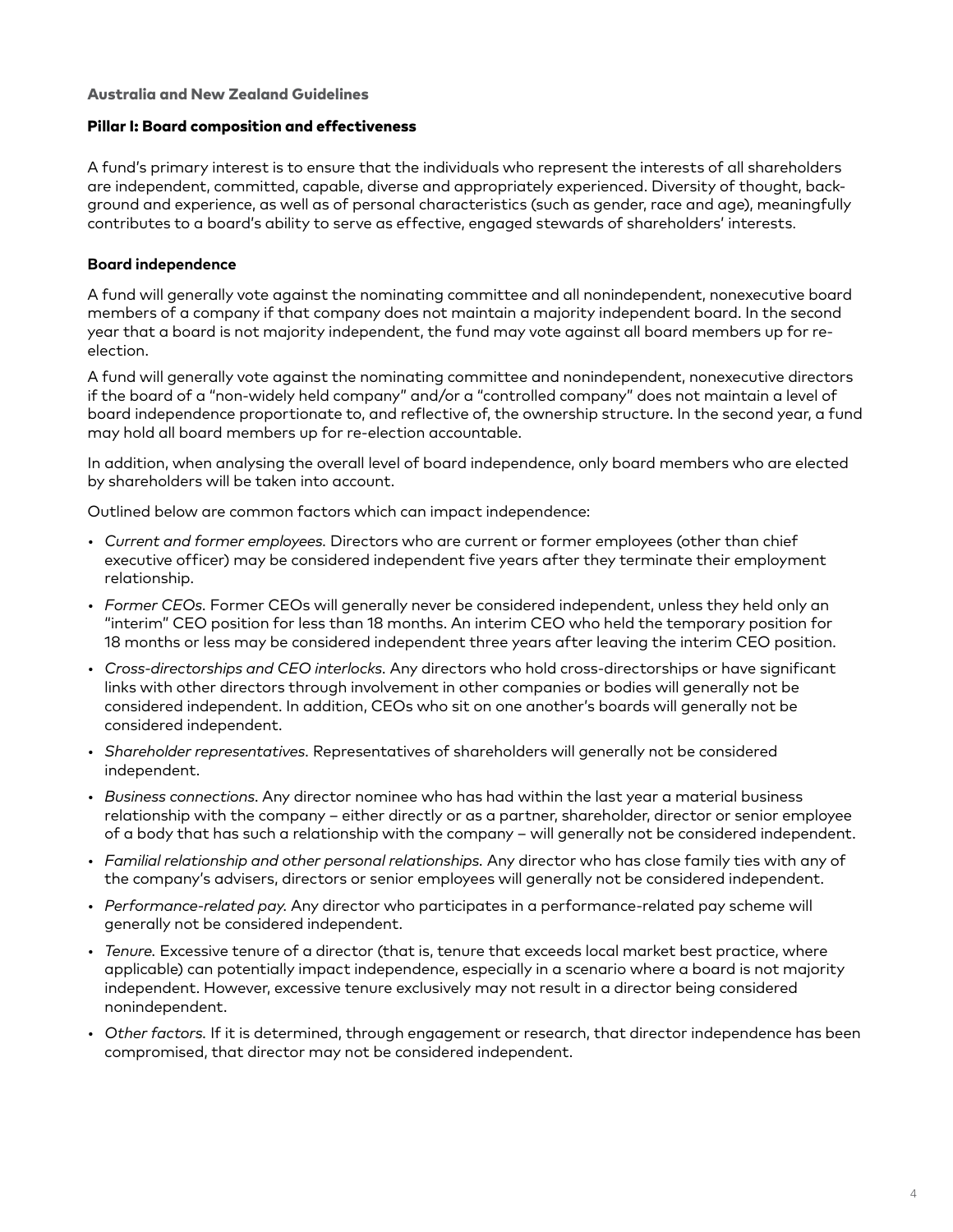# **Key committee independence**

The expectation is that key committees are chaired by independent directors and that companies maintain 100% independent key committees where market practice and/or local corporate governance codes call for such composition. However, a fund will generally vote against nonindependent directors that serve on the following key committees (or their equivalent) if the majority of the committee is not independent:

- Audit committee
- Remuneration committee
- Nominating committee

If a company, regardless of its ownership structure, does not maintain majority independent key committees, a fund will also hold the nominating committee chair accountable in addition to the nonindependent directors serving on the key committees. In the second year, a fund will hold the entire nominating committee accountable. In both instances, if nominating committee members are not up for election in a given year, a fund may vote against another relevant board member.

# **Board chair independence**

Generally, a fund will vote for management proposals to create an independent chair position or to otherwise separate the CEO and chair positions.

In evaluating shareholder proposals calling for the creation of an independent chair or for the separation of CEO and chair, certain factors are considered:

- *Presence of a lead/senior independent director role.* A strong lead/senior independent director may provide sufficient independent perspective to balance against a nonindependent chair. Consistent with this perspective, structures that do not provide a strong counter-voice to insider leadership warrant independent oversight.
- *Board accessibility.* Shareholders' ability to communicate directly with independent board members, including a lead/senior independent director or committee chairs, is an important means by which they can share perspectives. Restrictions on access to independent board members may prevent the board from receiving comprehensive feedback from shareholders to incorporate into corporate practices. They may also contribute to a culture of entrenchment of management by controlling the messages the board receives.
- *Overall board independence.* High affiliated representation on the board may outweigh independent voices and further entrench the insider leadership. Enhancing the role of independent directors may offer a counterweight to the nonindependent voices on the board.
- *Governance structural flaws.* Certain governance practices and corporate structures may create an environment more favourable to potential entrenchment by management and other nonindependent board members. Specifically, multiple share classes with different voting rights limit the voice of shareholders, and key committees that are not fully independent restrict a board's role in oversight of management.
- *Responsiveness to shareholders.* A pattern of being nonresponsive to shareholders may indicate that a board is entrenched, and an increased independent role may provide a needed remedy to this.
- *Governance failings.* Governance crises may indicate management entrenchment or that the board is not receiving sufficient information from management to appropriately serve its oversight role. Additionally, unfriendly shareholder decisions by the board may indicate that a board does not properly value shareholder rights.

#### **Director capacity and commitment**

Directors' responsibilities are complex and time-consuming. As no two boards are identical and time commitments may vary, a fund will vote on director elections on a case-by-case basis when the number of directorship positions a candidate has accepted make it challenging to dedicate the requisite time and attention to effectively fulfill his/her responsibilities at each company.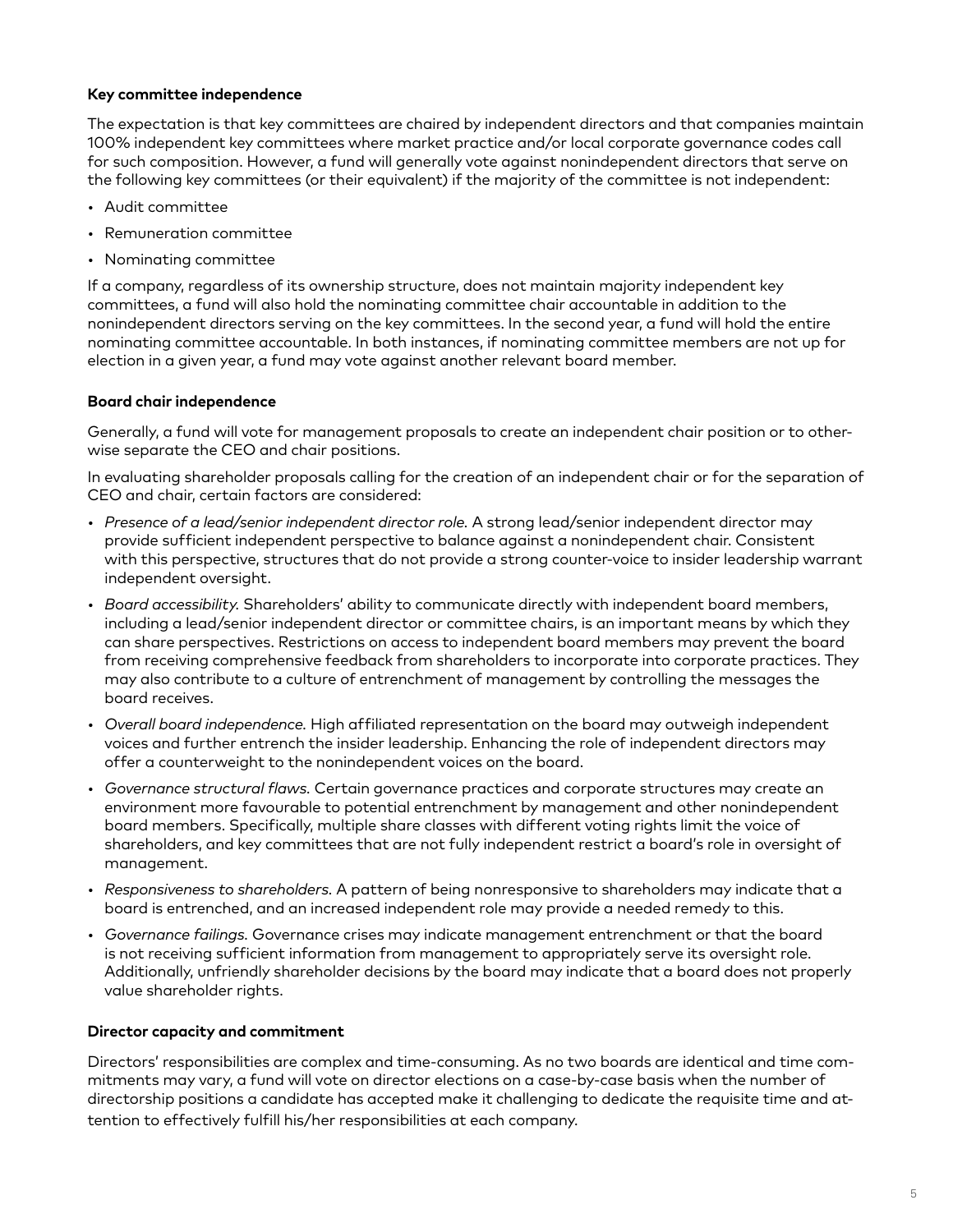# **Director attendance**

A fund will generally vote against directors who attended less than 75% of board or committee meetings (in the aggregate) in the previous year unless acceptable, extenuating circumstances are disclosed or they have served on the board for less than one year.

# **Directors' names and biographies**

A fund will generally vote against any director whose name and biographical details have not been disclosed sufficiently in advance of the general meeting.

# **Diversity and qualifications disclosure**

Well-composed boards have perspectives that are informed by a range of backgrounds, skills and experiences. The expectation is that public boards consider board diversity and disclose the diversity of their boards on factors such as gender, age, race, ethnicity and national origin, at least on an aggregate basis. Companies that do not have diverse boards should demonstrate a commitment to achieving board diversity and provide insights on progress across multiple factors and prioritise adding diverse voices to their boards.

A fund will vote against the nominating committee chair if there are not directors of both genders serving on the board of directors, and from 2022, the expectation is that there is no less than 30% of either gender serving on the board of directors, consistent with the ASX Corporate Governance Council Principles. If the nominating committee chair is not up for election in a given year, a fund may vote against another relevant board member.

Increasingly, shareholders are using the proxy ballot to ask corporations to provide details on a board's diversity and its additional diversification plans.

In addition, there is an expectation that corporations make a "skills matrix" available to give shareholders a big-picture view of directors' attributes and how they fit together. Shareholders can then assess how well-suited director nominees are in light of the company's evolving business strategy and risks and the overall mix of director skills and experiences. They will thus be able to make better-informed proxy voting decisions.

A fund will generally vote for a shareholder proposal if:

- The proposal seeks disclosure related to directors' diversity of personal characteristics (including gender, race/ethnicity and national origin) or skills and qualifications, and this information is not already disclosed.
- The proposal asks companies to adopt policies designed to ensure appropriate diversity on boards, and appropriate policies do not already exist.
- The proposal is not overly prescriptive as to what skills should be included or how this information must be presented.

# **Escalation process: Director and committee accountability**

In certain instances, a fund may vote against a director because of governance failings or as a means to escalate other issues that remain unaddressed by a company.

• *Lack of board independence.* A fund will generally vote against ("hold accountable") nominating committee members of a widely held, noncontrolled company if the board is not majority independent and will vote against nominating committee members of a non-widely held and/or controlled company if it does not maintain a level of board independence proportionate to, and reflective of, the ownership structure. In the second year, in both instances, a fund may vote against other relevant board members up for re-election.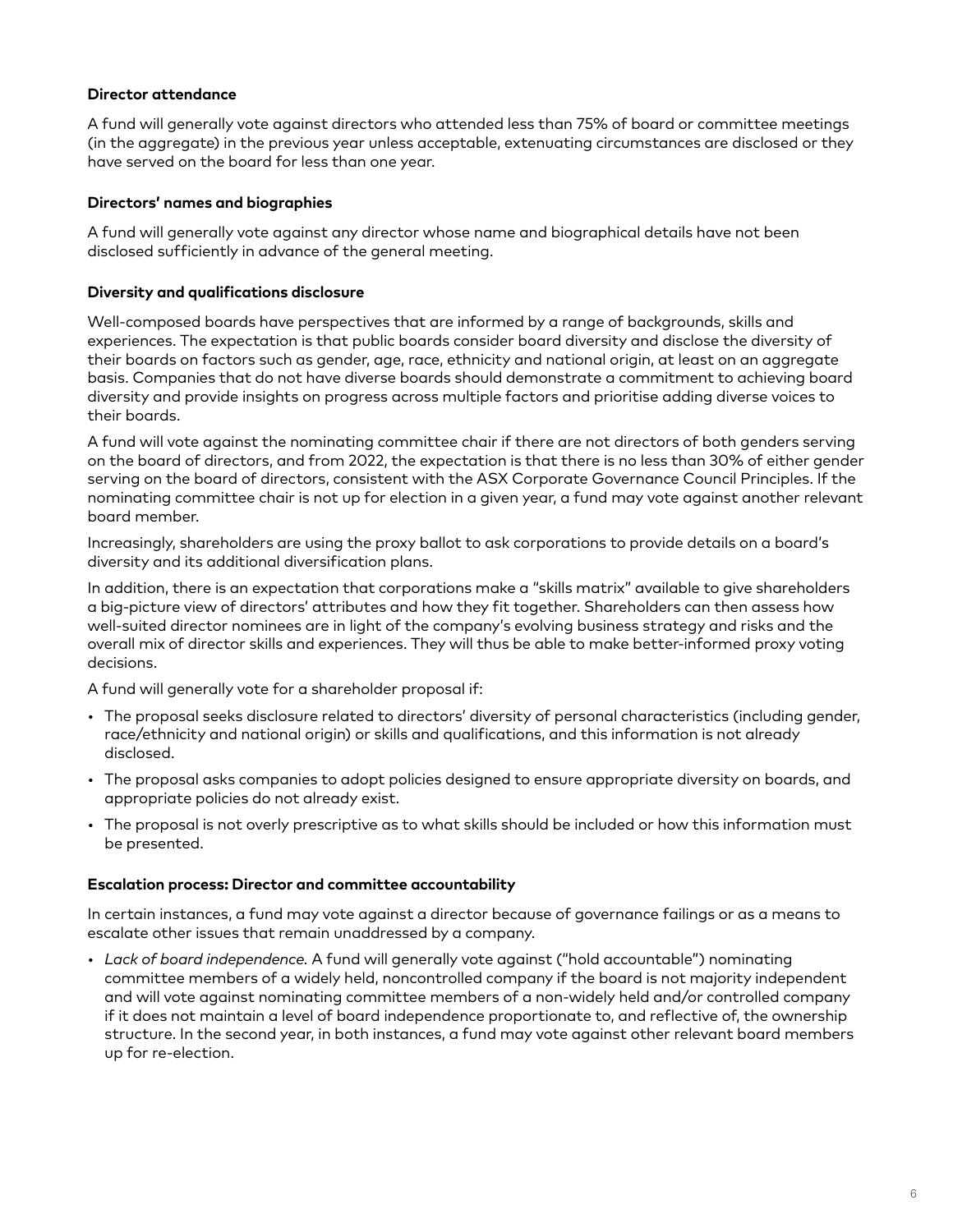- *Lack of key committee independence*. A fund will generally vote against nonindependent key committee directors and the nominating committee chair if a company does not maintain majority independent key committees (audit, remuneration and nominating). In the second year, a fund will also hold the entire nominating committee accountable in addition to the nonindependent directors serving on the key committees. In both instances, if nominating committee members are not up for election in a given year, a fund may vote against another relevant board member.
- *Audit failures.* A fund will generally vote against audit committee members when non-audit fees exceed audit-related fees without sufficient disclosure or when the fund votes against an audit-related management proposal. A fund will generally vote against audit committee members in instances of a material misstatement or concerns about the integrity of the accounts. In both instances, if audit committee members are not up for election in a given year, a fund may vote against another relevant board member.
- *Remuneration-related situations*
	- A fund will generally vote against remuneration committee members when the fund votes against a pay proposal for two consecutive years, unless meaningful improvements have been made.
	- In the case of a board spill resolution (for Australian companies), a fund will generally vote against the resolution unless egregious pay practices persist. A fund will instead vote against remuneration committee members or other individual directors.
- *• Oversight failure*
	- A fund will generally vote against directors who have failed to effectively identify, monitor and manage material risks and business practices that fall under their purview based on committee responsibilities. These risks may include material environmental and social risks.
	- When a specific risk does not fall under the purview of a specific committee, a fund will generally vote against the lead/senior independent director and/or chair.
- *• Lack of board progress on diversity*
	- A fund will generally vote against the nominating committee chair, or another relevant board member if the nominating committee chair is not up for re-election, if both genders are not represented on the board.
- *• Limited shareholder rights.* A fund may vote against the chair, lead/senior independent director and/or any other relevant director(s) if the company has abused minority shareholder rights and/ or somehow meaningfully limited shareholder rights.

Generally, a fund will vote for new directors who would otherwise fail under any of the preceding circumstances regarding committee accountability but have served for less than a year, unless a given director fails to carry out the basic responsibilities that would be expected for even a new director.

# **Contested director elections**

A fund will vote on a case-by-case basis on shareholder nominees in contested director elections. The analysis of proxy contests focuses on three key areas:

- *The case for change at the target company*
	- How has the company performed relative to its peers?
	- Has the current board's oversight of company strategy or execution been deficient?
	- Is the dissident focused on strengthening the target company's long-term strategy and shareholder returns?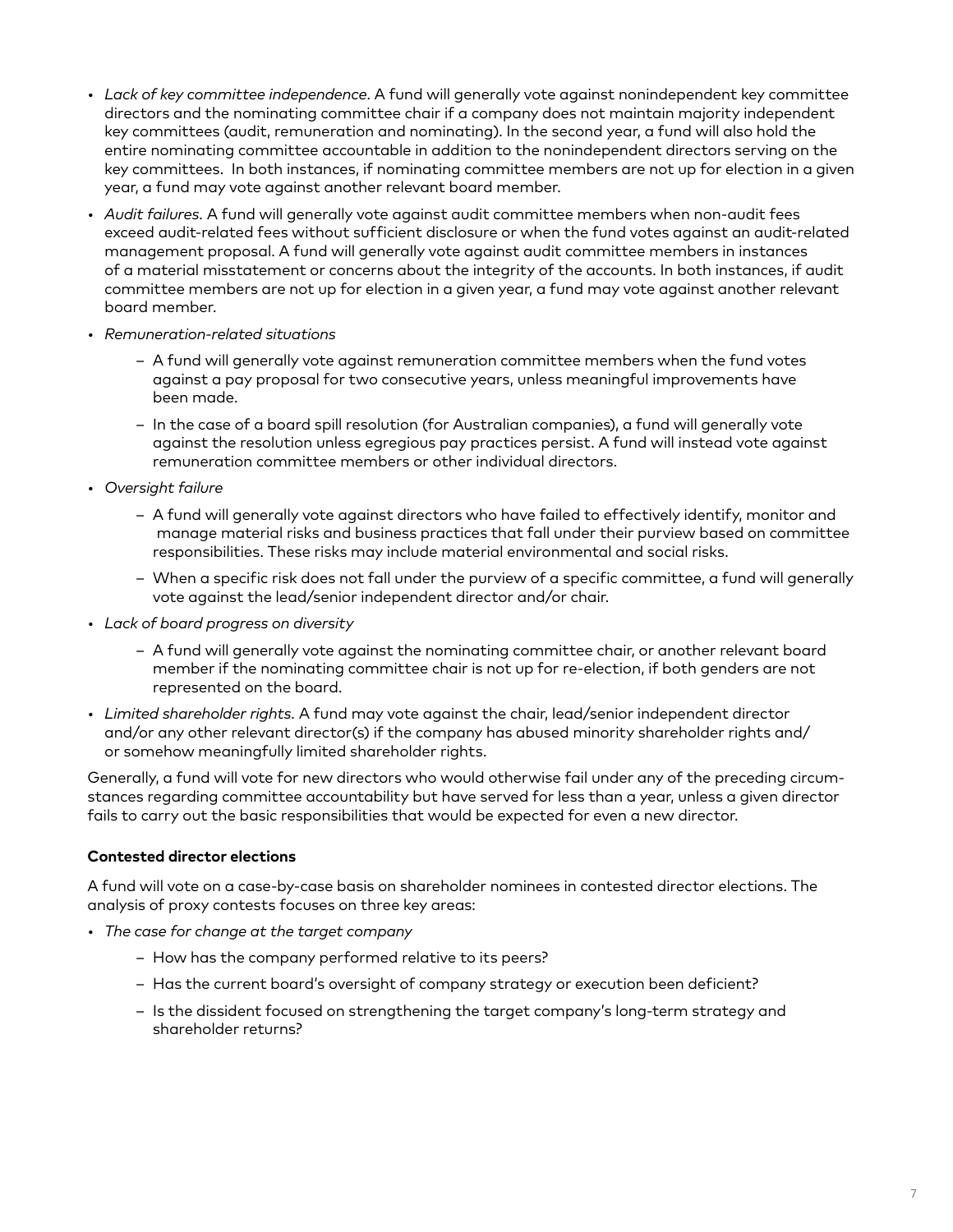- *The quality of the company and dissident board nominees*
	- Is there reason to question the independence, engagement or effectiveness of the incumbent board?
	- Has the board delivered strong oversight processes with long-term shareholders' interests in focus?
	- Are the directors proposed by the dissident (whether the full slate or a subset) well-suited to address the company's needs, and is this a stronger alternative to the current board?
- *The quality of company governance*
	- Did the board engage in productive dialogue with the dissident?
	- Is there evidence of effective, shareholder-friendly governance practices at the company?
	- Has the board actively engaged with shareholders in the past?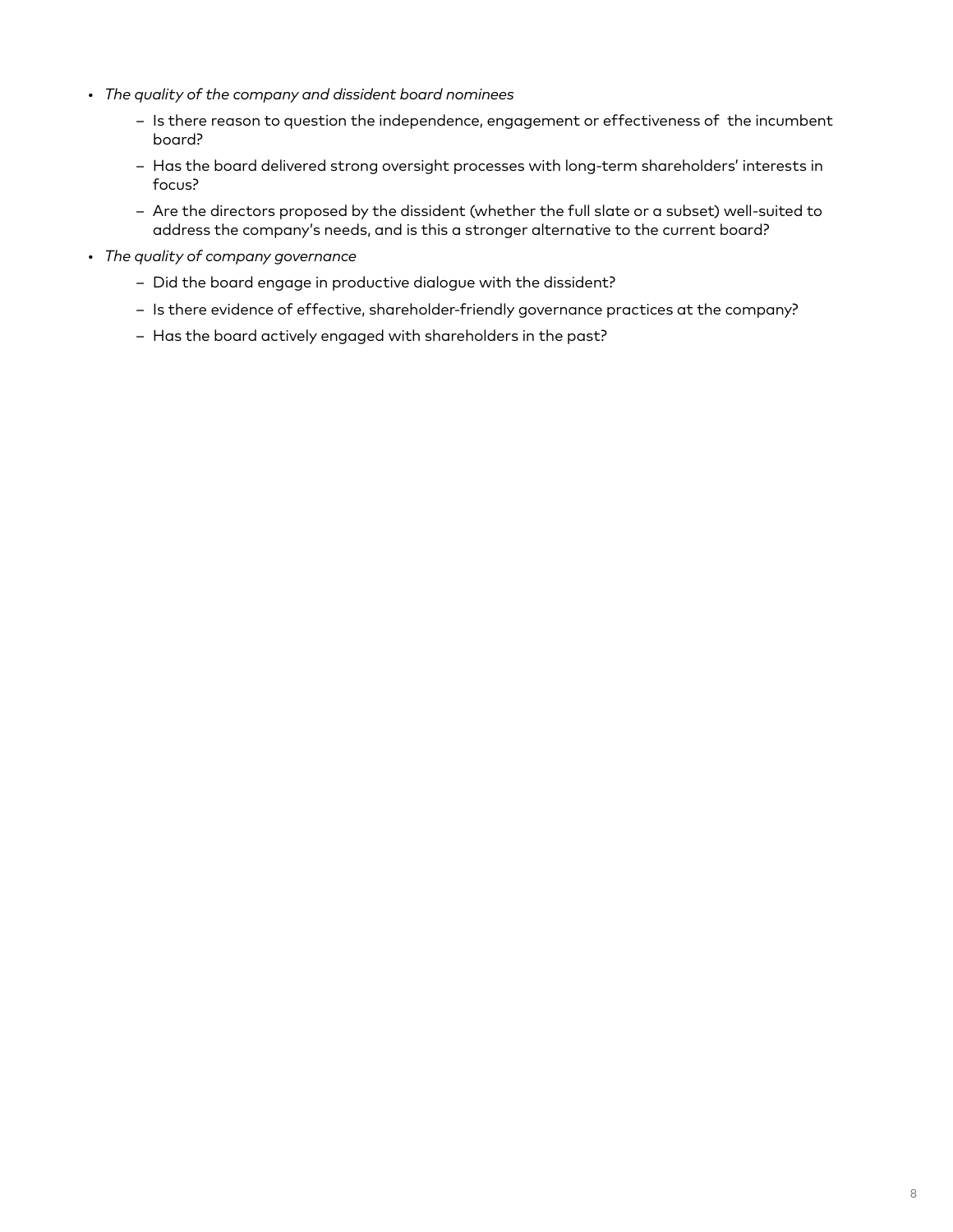#### Pillar II: Oversight of strategy and risk

Boards are responsible for effective oversight and governance of the risks most relevant and material to each company and for governance of the company's long-term strategy.

They should take a thorough, integrated and thoughtful approach to identifying, quantifying, mitigating and disclosing risks that have the potential to affect shareholder value over the long term. Boards should communicate their approach to risk oversight to shareholders through their normal course of business.

# **Capital structures**

- *Dividends.* A fund will generally vote for proposals to allocate income and for proposals to allow a stock (scrip) dividend, unless the proposal does not allow for a cash option or is not in line with market standards.
- *Share issuance requests.* The total dilution to existing shareholders and the company's history of issuing capital will be considered.
	- A fund will generally vote for routine ratifications of past issuance of shares without pre-emptive rights up to a maximum of 15% of the current issued share capital, provided that the issuance occurred within the 12-month period and in line with market practice.
	- A fund will generally vote for routine capital issuance requests without pre-emptive rights up to a maximum of 15% of the current issued share capital, provided that the issuance authorities' periods are clearly disclosed and in line with market practice.
	- A fund will generally vote for routine capital issuance requests with pre-emptive rights up to a maximum of 50% of the current issued share capital, provided that the issuance authorities' periods are clearly disclosed and in line with market practice.
- *Debt issuance.* A fund will vote on a case-by-case basis on proposals to issue debt and/or restructure debt, taking into account:
	- any convertible features and the potential effect on dilution;
	- the company's financial position; and
	- the company's ability to take on the proposed debt.
- *Share repurchase*
	- For Australia, a fund will typically vote for routine authorities to repurchase additional shares up to 10% of the current issued share capital (20% in total, including the 10% in a 12-month period allowed under the Corporations Act), so long as the terms of the repurchase appear to be in the best interests of shareholders, there is no history of abuse of such authorisations, and the pricing premium is equal to or less than 5% of fair market price.
	- For New Zealand, a fund will typically vote for routine authorities to repurchase additional shares up to 5% of the current issued share capital (20% in total, including the 15% in a 12-month period allowed under the NZX Listing Rules), so long as the terms of the repurchase appear to be in the best interests of shareholders, there is no history of abuse of such authorizations, and the pricing premium is equal to or less than 20% of fair market price.
- *Reverse stock split.* A fund will typically vote for a reverse split of outstanding shares if the number of shares authorised is proportionately reduced and the difference in reduction results in dilution equal to or less than 100%. Regardless of the level of dilution, it will generally vote for a reverse split if it is necessary for the company to remain listed on its current exchange.
- *Preferred stock.* A fund will typically vote on a case-by-case basis on proposals to create/amend/issue preferred stock, taking into account the reason for the issuance, the ownership profile of the company, any historical abuses of share issuances and the company's general approach to shareholder rights.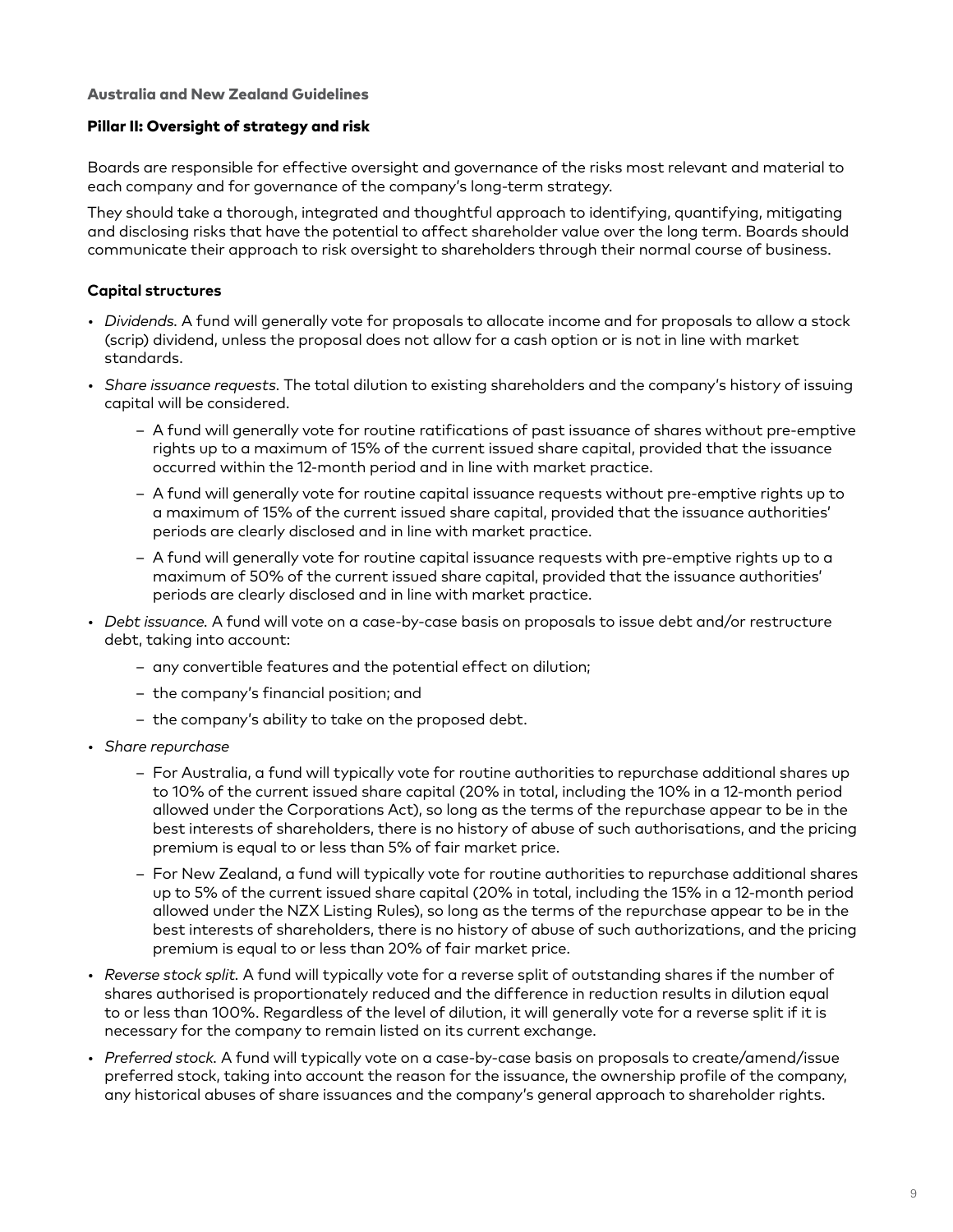# **Mergers, acquisitions and financial transactions**

A fund will vote on a case-by-case basis on all mergers, acquisitions and financial transactions.

The strategic, operational and financial benefits (and drawbacks) of the transaction are evaluated based on a number of criteria, including the following:

- Board and management oversight of the deal process.
- Valuation.
- Prospects for long-term enterprise value under a standalone/alternate scenario.
- Market reaction.
- The surviving entity's governance profile.
- Fairness opinions from independent financial advisers.
- Effect on stakeholders, if relevant to long-term value.

In evaluating board oversight, the fund will consider independence, potential conflicts of interest and management incentives.

# **Related-party transactions**

In general, companies should refrain from entering into related-party transactions with nonexecutive directors, executive directors and shareholders because of the potential conflicts of interest that can arise. If a company does decide to enter into such a transaction, the expectation is that the company will comply with the relevant corporate law in its jurisdiction and/or the listing rules on the exchange on which it is listed. The company should ensure the related party does not vote on the relevant resolution and all reasonable steps should be taken to ensure the related party's associates do not vote on the relevant resolution.

When evaluating related-party transactions, considerations include:

- whether the transaction is part of the normal course of business;
- clear disclosure of the details of the transaction, including who is involved, the price and any financial conditions, and the board's justification of the transaction;
- whether there has been independent verification of the transaction, either by a third party (that is, an auditor) or an independent board committee; and/or
- the length of the approval process of the transaction (preferring annual approval).
- A fund may vote against a related-party transaction if:
- it is a substantial transaction with a nonexecutive director (especially when the company classifies such director as independent) and there are concerns about the level of independence on the board;
- the disclosure provided by the company is incomplete or is lacking detail;
- the approval length for the transaction is excessive;
- there are serious concerns about the independent verification and/or pricing of the transaction; and/or
- the transaction may not be in the interest of minority shareholders and/or it diminishes shareholder rights.

#### **Independent auditors**

*Auditor appointment and auditor's fees.* A fund will generally vote against the appointment of the auditor and setting the auditor's fees in instances where tax and all other fees exceed the audit and audit-related fees and/or a reasonable amount, unless the company's disclosure makes it clear that the non-audit fees are for services that do not impair independence and/or the imbalance was due to an event that was transactional and one-off.

A fund will vote on a case-by-case basis on the auditors' appointment/reappointment when there is a material misstatement of financials or other significant concern regarding the integrity of the company's financial statements.

A fund will generally vote for the appointment of a new auditor unless there is a compelling reason why the new auditor selected by the board should not be endorsed.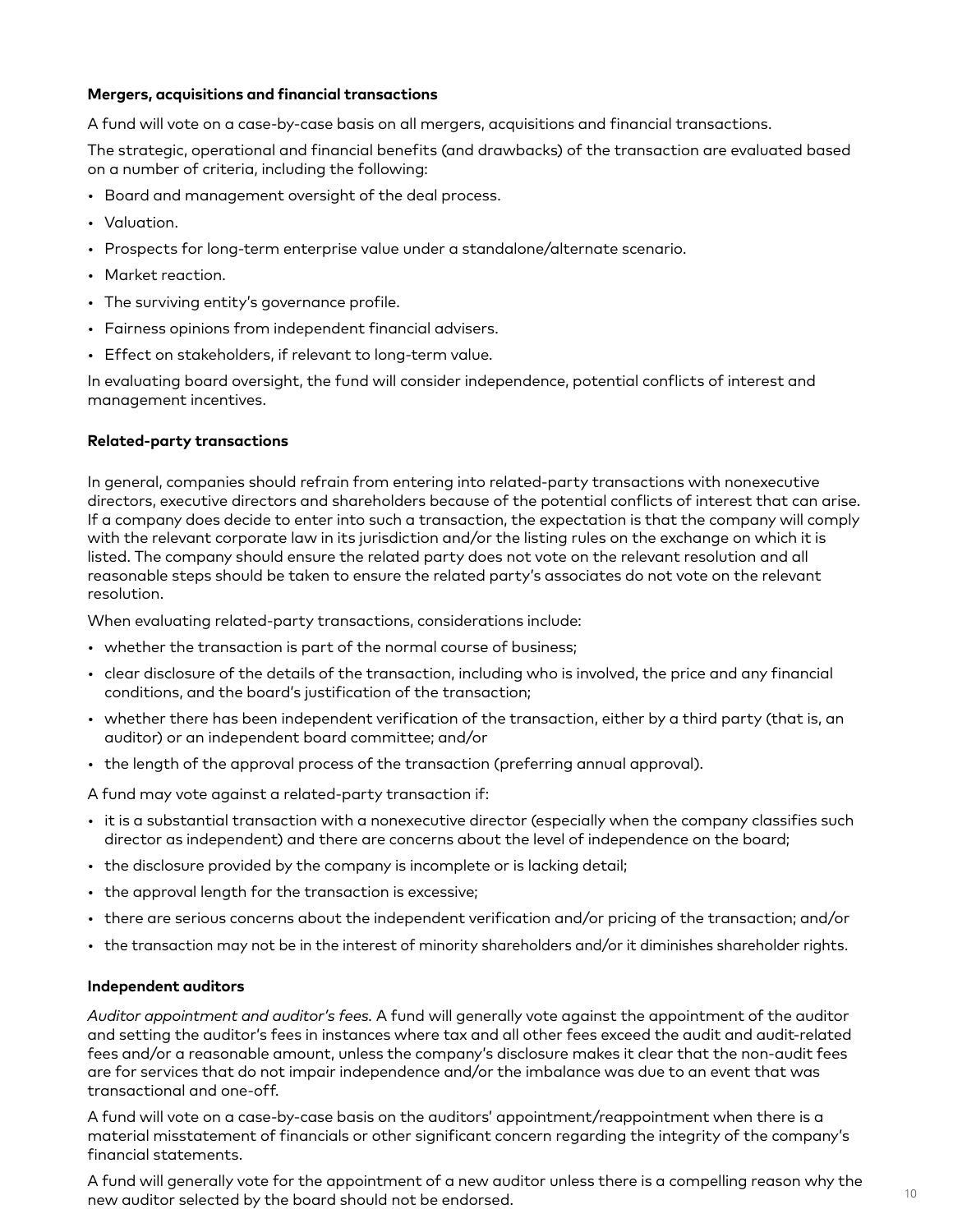#### Pillar III: Remuneration

Compensation policies linked to long-term relative performance are fundamental drivers of sustainable, long-term value for a company's investors. Providing effective disclosure of these practices, their alignment with company performance, and their outcomes is crucial to giving shareholders confidence in the link between incentives and rewards and the creation of long-term value.

#### **Advisory votes on executive remuneration**

Because norms and expectations vary by industry type, company size, company age and geographic location, the following guidelines are intended to represent preferences for executive remuneration and are not a "one-size-fits-all" tool.

For that reason, a fund will vote on a case-by-case basis on the approval of the remuneration report and will support those that enhance long-term shareholder value. It may also vote for remuneration proposals that reflect improvements in practices, even if the proposals are not perfectly aligned with all these guidelines but are clearly in the interests of long-term shareholder value.

Considerations fall into two broad categories:

- *Pay-for-performance.* This is mainly assessed through analysis of three-year total shareholder return and realised pay over the same period. If there are concerns that pay and performance are not aligned, a fund may vote against a pay-related proposal.
- *Structure.* Plan structures should be aligned with the company's long-term strategy and should support pay-for-performance alignment. Where a plan includes a number of structures which could lead to pay-for-performance misalignment, a fund may vote against a pay-related proposal.

Additional considerations:

- *Fixed pay.* The expectation is that salary is reasonably set based on the role scope, the industry and the region, as well as benchmarked against an appropriate peer group (based on company size and complexity). If fixed pay is significantly increased, a compelling rationale should be disclosed.
- *Variable pay*
	- *Long-term focus.* Plans should generally be weighted towards long-term outcomes rather than short-term outcomes; therefore, long-term plans should make up the majority of variable remuneration. Long-term plans should generally have performance measured over multiple years, ideally for a period of three years or more.
	- *Metrics*. Remuneration plans should incorporate rigorous metrics aligned with corporate strategy and long-term company performance. Since pay should ultimately align with relative performance, incorporating relative metrics (particularly relative total shareholder return) into plans is preferred. Prospective performance metric disclosure, including targets, is expected where possible to allow shareholders to assess the rigor of the plan.
- *One-off awards.* Payments that occur in addition to the regular incentive plan(s) may indicate that the current remuneration structures may not be working as designed. The expectation is that one-off awards are granted in exceptional circumstances only. If a one-off award is granted, disclosure of a compelling rationale is expected and will be scrutinised.
- *Disclosure.* Shareholders should be able to easily understand pay expectations and outcomes. Therefore, a company should clearly articulate the compensation plan's structure and the compensation committee's processes for determining that structure. Retrospective disclosure is generally expected for performance achievements. Effective disclosure may include:
	- award limits for an incentive plan;
	- the weightings of each metric in an incentive plan;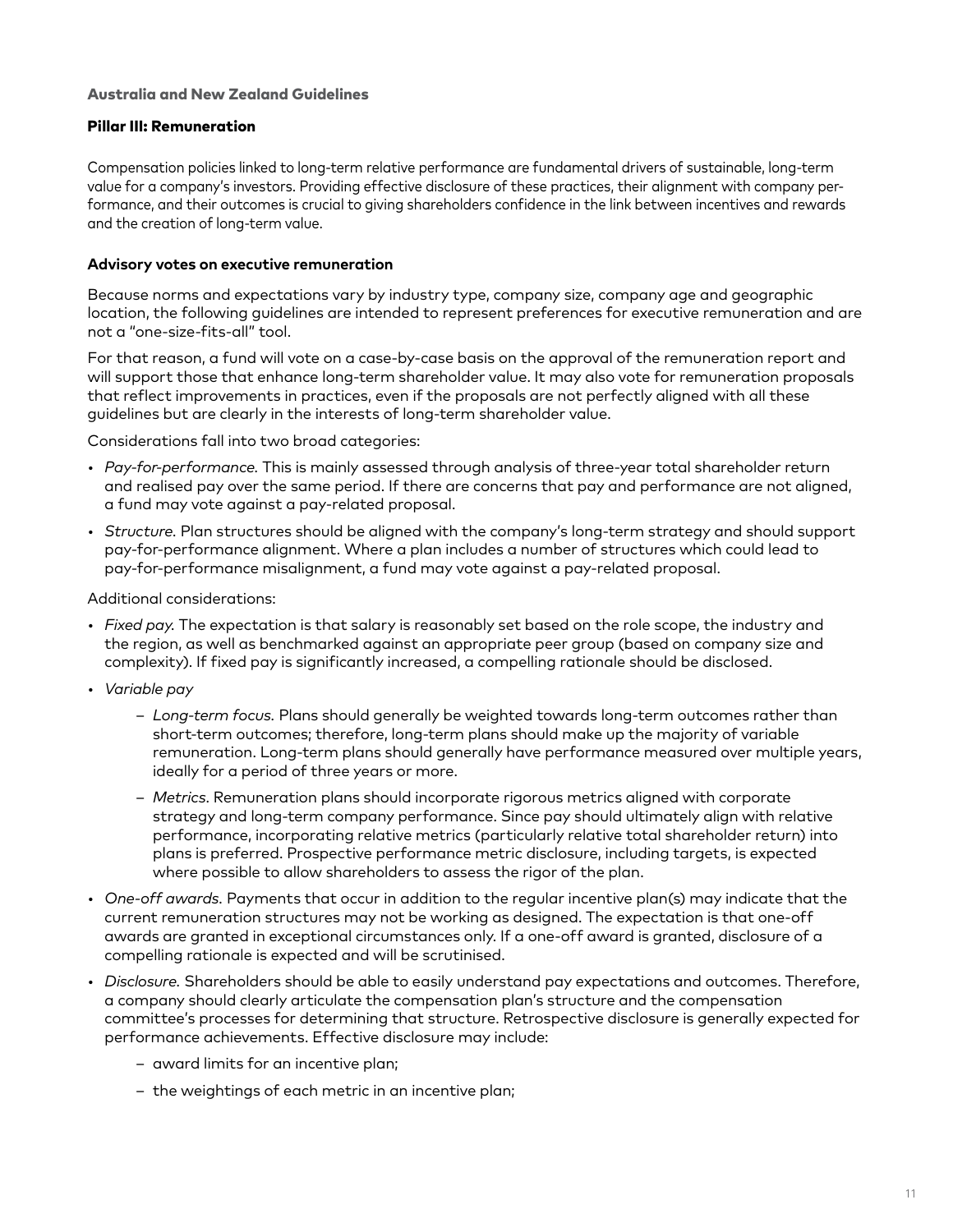- the performance metrics and targets used to evaluate performance in an incentive plan (ideally including the minimum, the maximum and the target performance for each metric); and
- a clear description of any qualitative metrics used in an incentive plan and how the remuneration committee evaluated whether they were met.
- *Malus and clawback.* Such provisions are expected to be adopted and detailed in a company's incentive plans. When necessary, malus and clawback provisions should be exercised by the remuneration committee.
- *Severance.* The expectation is that such arrangements should be set in line with market best practice and are double-trigger. Generally, severance arrangements should not be more than one year's base salary, taking into account any specific market best practice or nuances.
- *Discretion.* The remuneration committee should feel empowered to exercise discretion when formulaic pay outcomes do not align with company and share-price performance or shareholders' experience. A remuneration committee should provide enhanced disclosure when exercising discretion, clearly explaining the rationale for such discretion and how the committee arrived at this decision.
- *Responsiveness to shareholders.* If pay proposals receive low support or shareholder feedback, especially year over year, the board and remuneration committee should demonstrate responsiveness to shareholder concerns.

Factors considered "red flags" when evaluating a company's remuneration structures and plans may include:

- pay outcomes that are higher than those of peers, but total shareholder return that is lower than those of peers;
- a target for total pay that is set above the peer-group median;
- a long-term plan that makes up less than 50% of total pay and/or an annual bonus that accounts for the majority of executives' variable pay;
- incentive plans that do not have clearly disclosed limits;
- a long-term plan that has a performance period of less than three years;
- performance targets for incentive plans that are reset, retested or not rigorous;
- a lack of malus and/or clawback provisions;
- one-off awards where there is unclear disclosure or a lack of compelling rationale for their use; and
- a remuneration committee that shows a lack of responsiveness to shareholder dissent in relation to pay.

Factors considered "yellow flags" may include:

- a peer group used to benchmark pay that is not completely aligned with the company in size or strategy;
- incentive plans that use absolute performance metrics only;
- long-term plans that do not have an additional holding period once the performance period ends;
- a lack of disclosure of performance metrics, targets and actual pay outcomes, particularly in retrospective situations;
- a lack of a shareholding requirement for executives or one that is out of line with peers or market practice;
- severance arrangements that are excessive or out of line with market best practice; and
- the remuneration committee's use only of positive discretion and/or holding of excessive authority to use discretion to determine pay outcomes.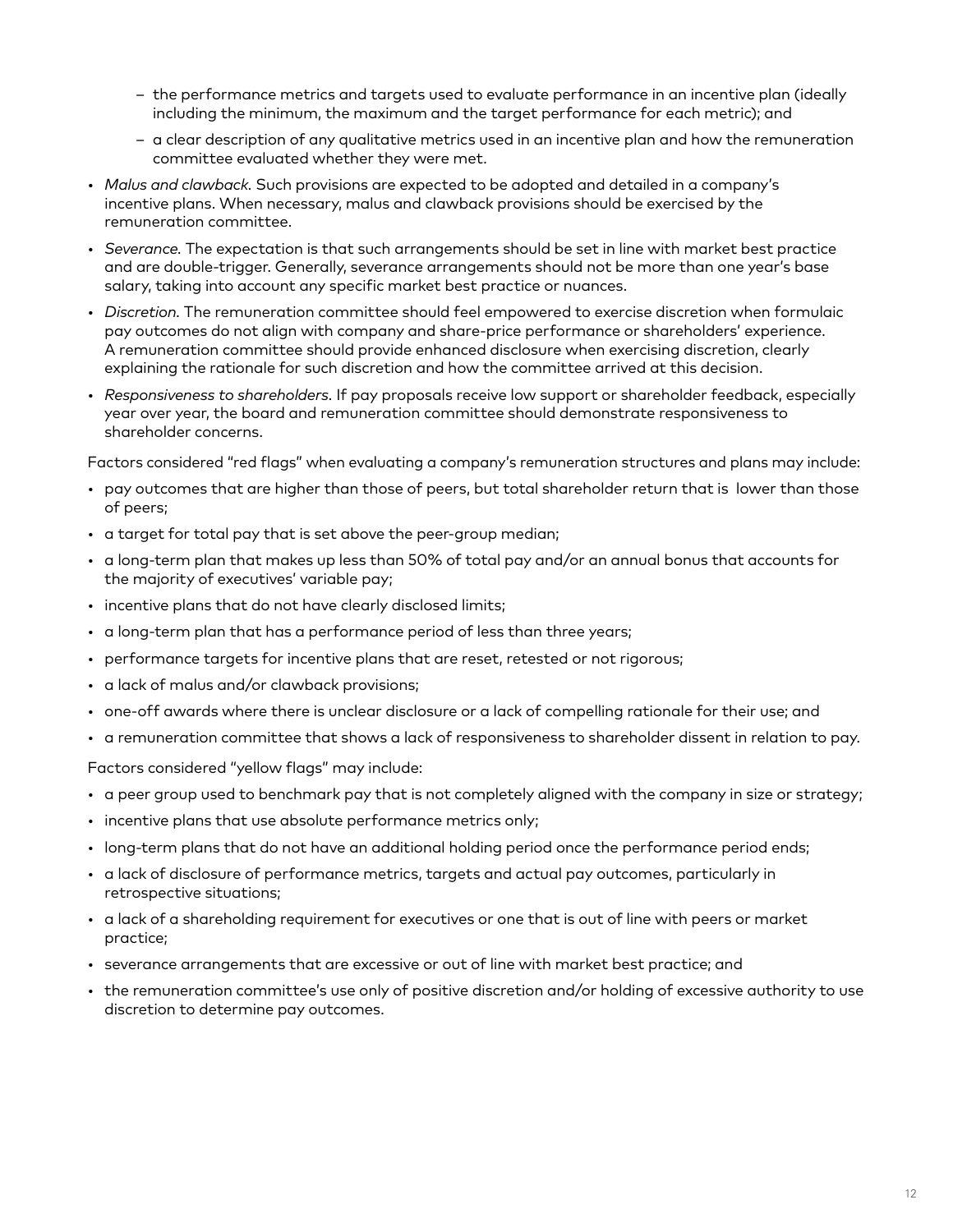A fund will generally vote against remuneration committee members when voting against the remuneration report in two consecutive years unless meaningful improvements have been made. If no remuneration committee members are up for election, a vote against the board chair may be considered. A fund will generally vote against a board spill resolution, unless egregious practices persist or there are other exceptional circumstances.

# **Equity remuneration plans**

A fund will vote on a case-by-case basis on equity remuneration plans for employees.

In general, a fund supports companies adopting equity-based compensation plans for employees, so long as the plan or plans align with long-term shareholder interests and value. When evaluating equity remuneration plans, three main factors are considered:

- dilution to shareholders;
- the company's grant history; and
- alignment with market practice.

# **Nonexecutive director remuneration**

In general, a fund will vote for nonexecutive director fees which seem reasonable, are in line with peers and take into account the amount of time required of the nonexecutive directors to fulfill their roles.

A fund will generally vote against the approval of any nonexecutive director fees where nonexecutive directors receive performance-related remuneration as part of their remuneration package. A fund will also generally vote against retirement benefits for nonexecutive directors.

# **Termination payments**

A fund will vote on a case-by-case basis on termination benefits.

In general, a fund may vote against termination benefits in Australia if:

- the termination benefits beyond the 12-month cap have not been fully explained and justified to shareholders;
- they are paid out in instances of inadequate performance or voluntary departure without valid justification to shareholders; or
- where unvested variable incentives are allowed to vest without respect of time elapsed or performance achieved.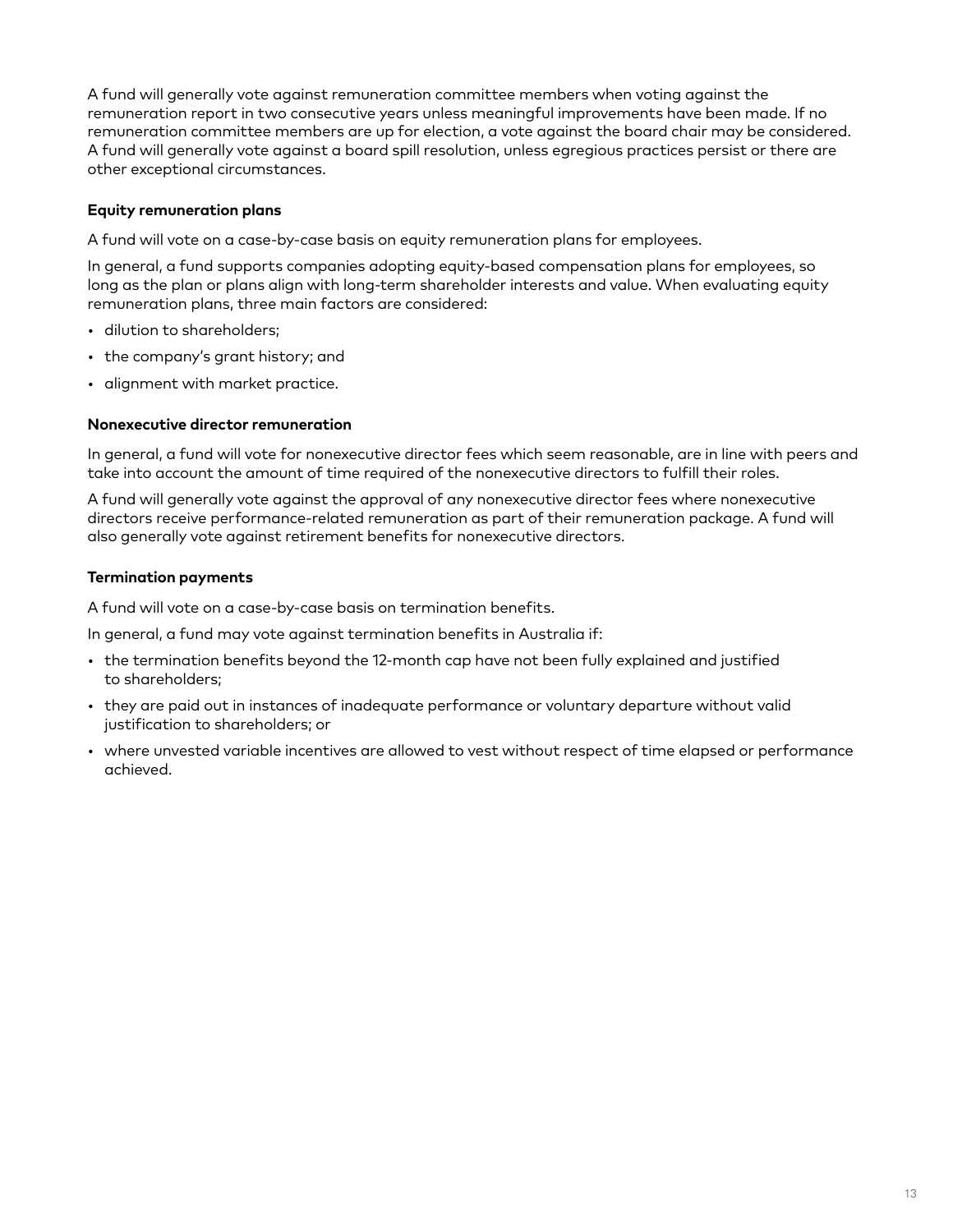# Pillar IV: Shareholder rights

Governance structures empower shareholders and ensure accountability of the board and management. Shareholders should be able to hold directors accountable as needed through certain governance provisions.

# **Board size**

A fund will generally vote against proposals to limit the number of directors on the board or declare a "no vacancy".

# **Supermajority voting**

A fund will generally vote against any proposal to extend supermajority voting requirements to decisions that are not stipulated by law and/or not in the best interest of minority shareholder rights. It will vote on a case-by-case basis on shareholder proposals asking to remove supermajority voting requirements where not required by law.

# **Additional share classes**

This guideline applies when a company issues more than one class of stock, with different classes carrying different voting rights. The funds' approach to this issue is principled yet practical. It remains philosophically aligned to "one-share, one-vote" but also is mindful of the need not to hinder public capital formation in the equity markets. To that end, alignment of voting and economic interests is a foundation of good governance. The approach supports the idea of a newly public, dual-class company adopting a sunset provision that would move the company towards a one-share, one-vote structure over time. A fund will vote on a case-by-case basis on proposals to eliminate dual-class share structures with differential voting rights.

### **Amendments to articles of association**

A fund will generally vote for minor amendments that include any administrative or housekeeping updates and corrections. When evaluating all other amendments to the articles of association, the following will be considered:

- any changes to corporate law and/or listing rules which may require an amendment to the articles of association;
- whether the amendments may result in corporate governance structures and/processes that are not best practice or are a regression from what the company already does (taking into account any explanation provided by the company for the change); and/or
- whether the amendments are detrimental to shareholder rights generally.

In Australia, a fund is likely to vote against shareholder proposals submitted to amend the company's constitution to facilitate the submission of nonbinding shareholder resolutions. This process should, in general, be addressed through regulatory changes that could establish a common framework and safeguards, rather than through private ordering and modifications of the company's constitution.

#### **Reincorporation/Change of domicile**

A fund will vote on a case-by-case basis on proposals to reincorporate to another country and/or proposals for companies to change their primary listing.

A fund will consider the reasons for the relocation, including the company's history, the company's strategy and the company's shareholder base, along with any differences in regulation, governance and shareholder rights.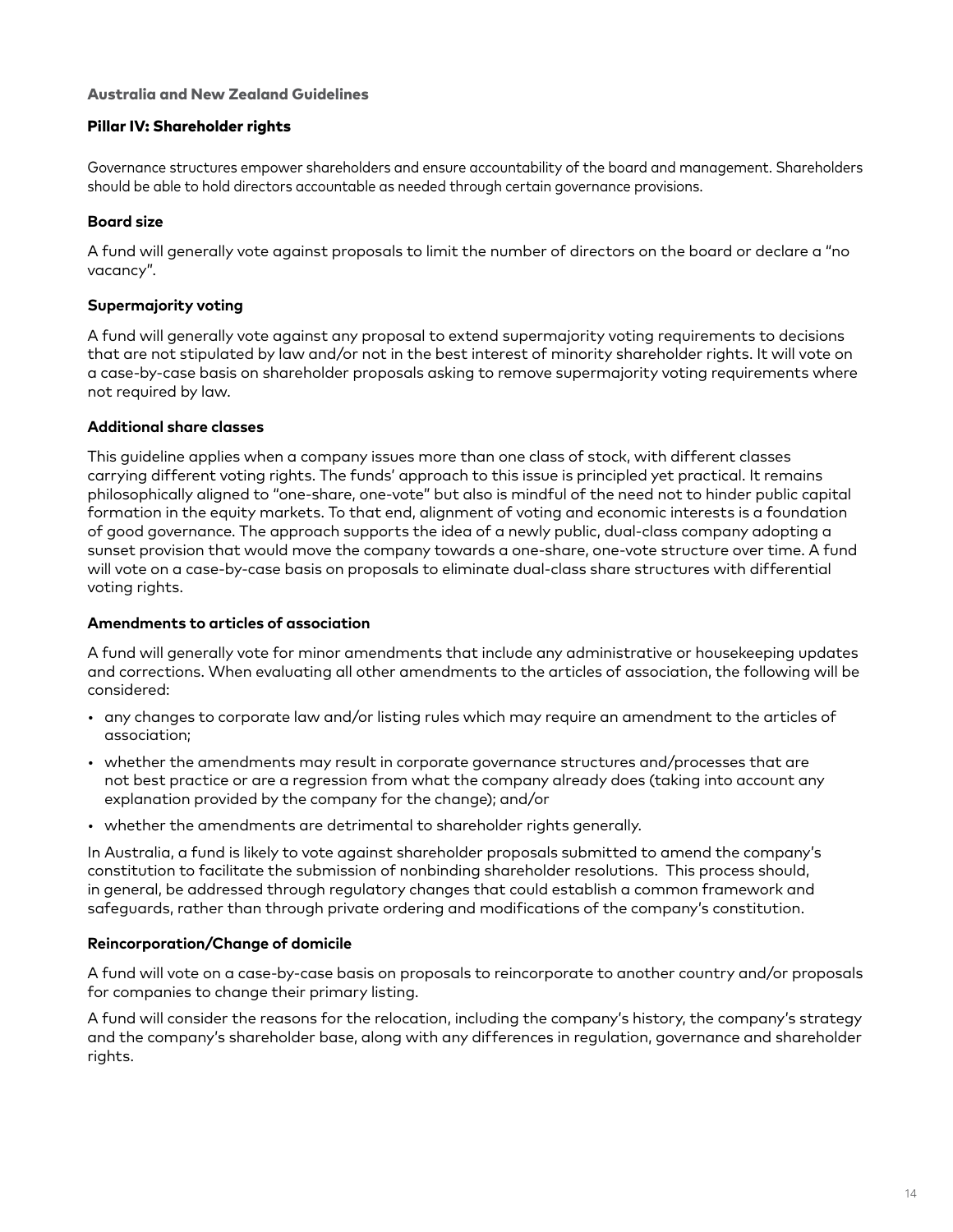# **Shareholder proposals**

A fund will vote on a case-by-case basis on all shareholder proposals, including proposals that focus on environmental and social issues, such as requests of disclosures, setting of targets or goals, or adoption of policies and practices.

Clear, comparable, consistent and accurate disclosure enables shareholders to understand the strength of a board's risk oversight. Recognizing that sustainability disclosure is an evolving and complex topic, in considering related proposals, a fund's analysis aims to strike a balance between avoiding prescriptiveness and providing a long-term perspective. Engagements with the company and/or the shareholder proponent may be necessary to determine each fund's vote.

Each proposal will be evaluated on its merits, with particular attention to the wording of the proposal, and in the context that a company's board has ultimate responsibility for providing effective oversight of strategy. This includes sector- and company-specific sustainability risks and opportunities that have a demonstrable link to long-term shareholder value.

A fund is likely to support proposals that:

- address a shortcoming in the company's current disclosure relative to market norms;
- reflect an industry-specific, materiality-driven approach; and
- are not overly prescriptive about time frame, cost or other matters.

#### **Shareholder meeting rules and procedures**

- *Approve "other such matters that may come before the meeting"* or "*any other business."* A fund will generally vote against a proposal to approve "other such matters that may come before the meeting."
- *Adjourn meeting to solicit more votes.* In general, a fund will vote for the adjournment if the fund supports the proposal in question and against the adjournment if the fund does not support the proposal.
- *Bundled proposals*. A fund will vote on a case-by-case basis on all bundled management proposals.
- *Change of date, time or location of Annual General Meeting.* A fund will typically vote for management proposals to change the date, time or location of the annual meeting if the proposed changes are reasonable.
- *Virtual meetings.* A fund will generally support proposals seeking to conduct "hybrid" meetings (in which shareholders can attend a physical meeting of the company in person or elect to participate online). A fund may vote for proposals to conduct "virtual-only" meetings (held entirely through online participation with no corresponding physical meeting taking place). To date, data show virtual meetings can be an effective way to increase shareholder participation and reduce cost. Virtual meetings should not curtail shareholder rights, for example by limiting the ability for shareholders to ask questions. A fund will consider support if:
	- meeting procedures and requirements are disclosed ahead of a meeting;
	- a formal process is in place to allow shareholders to submit questions to the board;
	- real-time video footage is available and attendees can call into the meeting or send a prerecorded message; and
	- shareholder rights are not unreasonably curtailed.